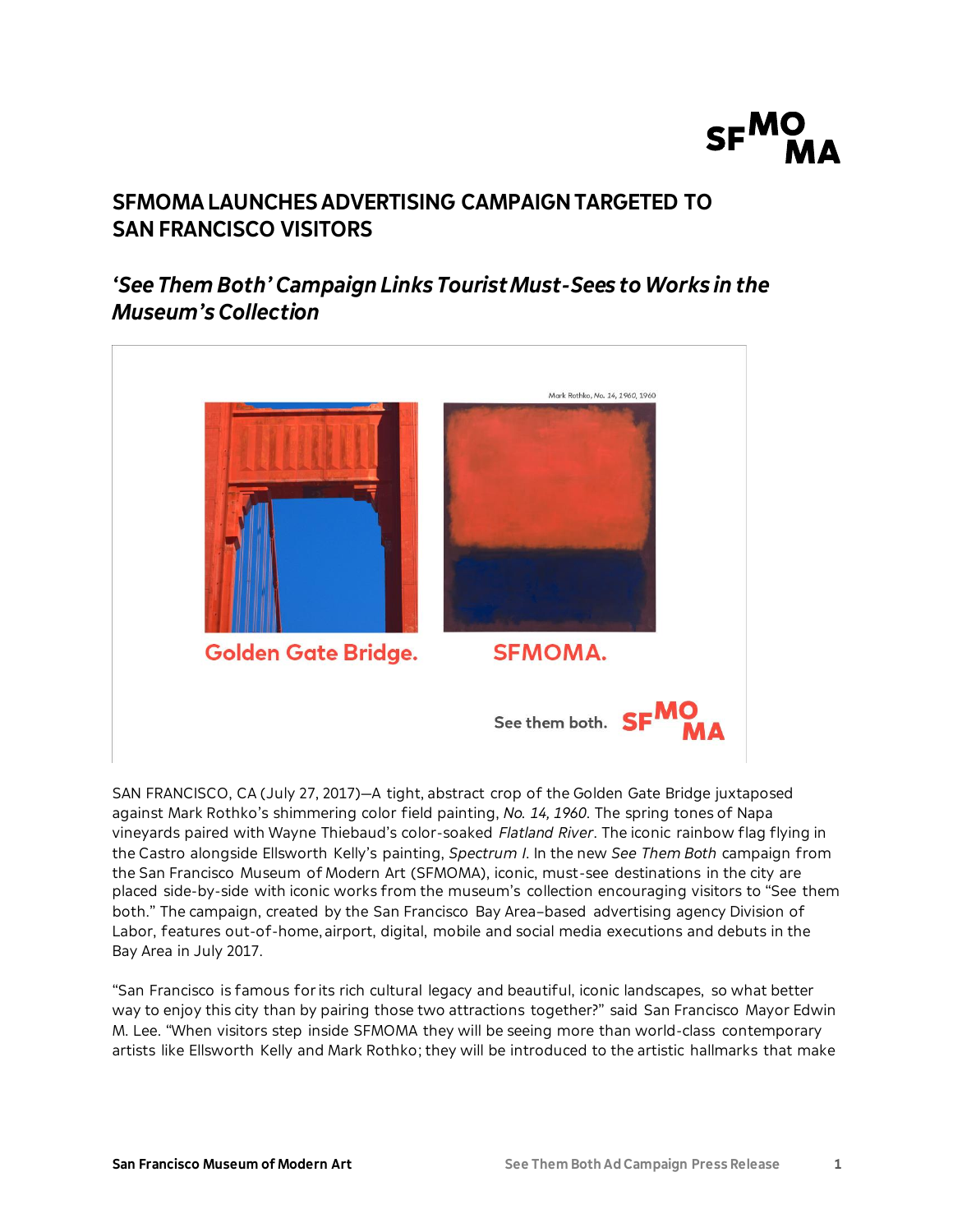this city so special. After seeing this ad campaign, we are sure that our San Francisco visitors will be inspired to see all the wonders of the both the city and the museum."



## **The Creative**

SFMOMA, the nation's largest museum of modern and contemporary art, recently celebrated its first anniversary in the newly expanded museum welcoming 1.2 million visitors during its first year. SFMOMA offers over 170,000 square feet of gallery space and features one of the world's finest collections of modern and contemporary art, including painting and sculpture, photography, architecture and design and media arts. The museum is centrally located in the heart of San Francisco, one of the United States' most popular travel destinations, and the city welcomes over 25 million visitors annually on both vacation and business travel.

"One of the greatest souvenirs of traveling is discovering the cultural gems of a new city," said Neal Benezra, the Helen and Charles Schwab Director of SFMOMA. "With this campaign we hope to foreground the richness of the SFMOMA collection and exhibitions to travelers from all over the globe while they are here in our city."

A 2016 consumer survey by Google indicates that when planning a trip to a new destination, some travelers extensively research and plan their visit before arriving, but a surprising 85 percent of travelers wait until they are in the market to create their itinerary. By linking artwork in its collection with places on most visitors' list of "top 10 things to see when in SF," SFMOMA's new ad campaign reminds visitors to *See Them Both*. "We were looking at Mark Rothko's *No. 14, 1960*, and it reminded us of the orange of the Golden Gate Bridge. Then we put Ellsworth Kelly's *Spectrum I* next to a rainbow flag in the Castro and that's when we knew we were on to something," explains Josh Denberg, creative director of Division of Labor.

Using strong visual associations, the campaign pairs classic San Francisco sites with iconic SFMOMA work via ten executions: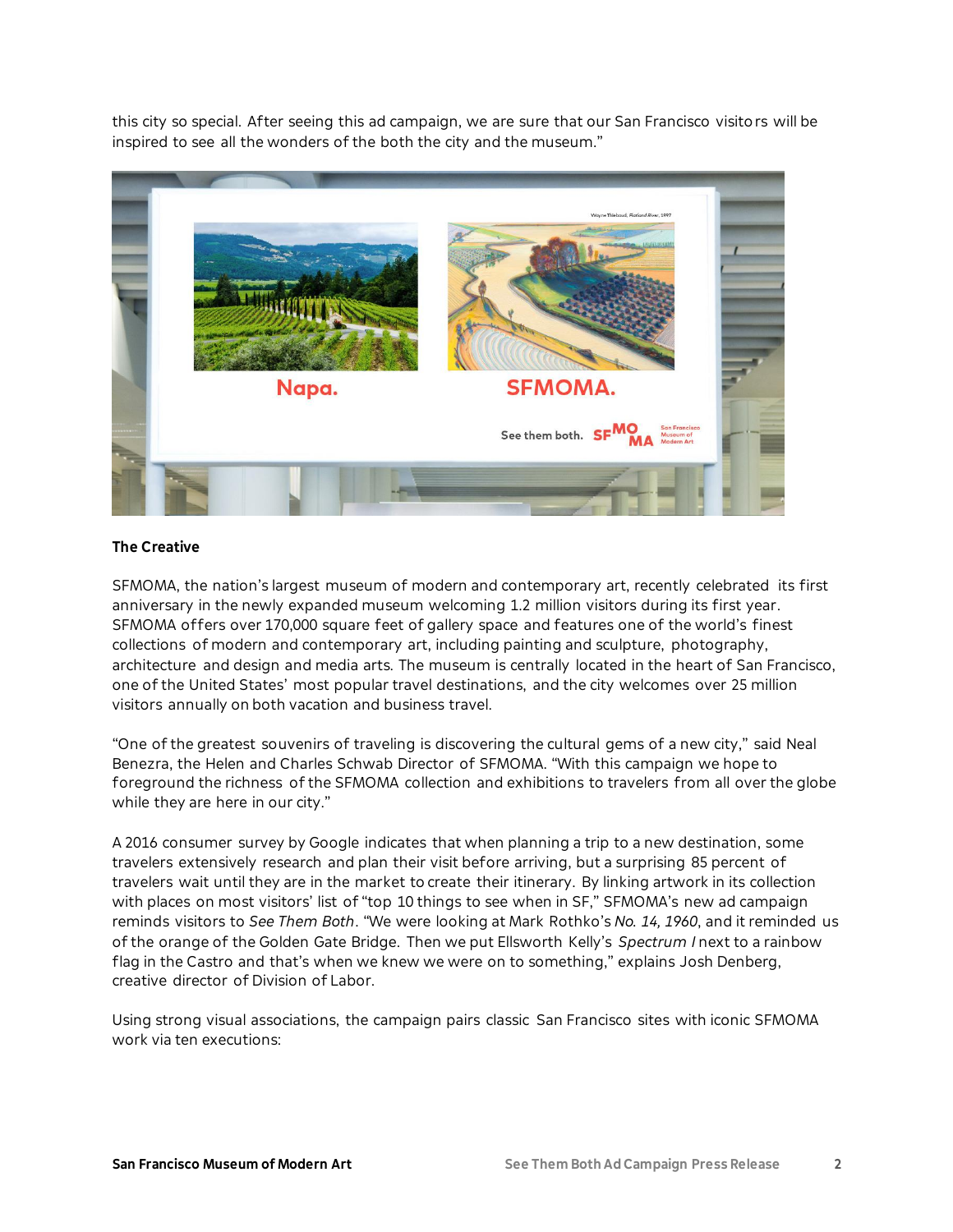- A tight, abstract crop of the tower of the Golden Gate Bridge with Mark Rothko's *No. 14, 1960* (1960)
- The iconic rainbow flag flying outside the Castro Theater with Ellsworth Kelly's *Spectrum I* (1953)
- A panoramic Napa vineyard with Wayne Thiebaud's *Flatland River* (1997)
- A colorful, lantern-bedecked Chinatown streetscape with Robert Rauschenberg's Combine *Collection* (1954–55)
- A tight close-up of an Alcatraz prison cell with Marcel Duchamp's *Fountain* (1917/1964)
- The silvery fingers of San Francisco's fog (named "Karl" by locals) with the rippled facade of SFMOMA's new 10-story expansion
- The voluptuous sea lions of Pier 39 with Martin Puryear's sculpture *Untitled* (1990)
- The linear geometry of cable car and tracks with Piet Mondrian's *Composition with Red, Yellow, and Blue* (1935/1942)
- A selfie-taking couple with Frida Kahlo's *Frieda and Diego Rivera* (1931)
- A beaming visitor's selfie with Andy Warhol's *Self-Portrait* (1986)



#### **Media Buy**

SFMOMA's *See Them Both* campaign will be in the San Francisco market from July through October 2017. Early executions will reach visitors during trip planning on travel-related websites and social media. Visitors disembarking at the San Francisco International Airport will see executions in the terminal. The campaign includes billboards along major thoroughfares into the city; out-of-home executions in key tourist-visited areas such as Union Square, Fisherman's Wharf, the Golden Gate Bridge and the Castro; MUNI bus sides and interiors; bus shelters; and a digital campaign.